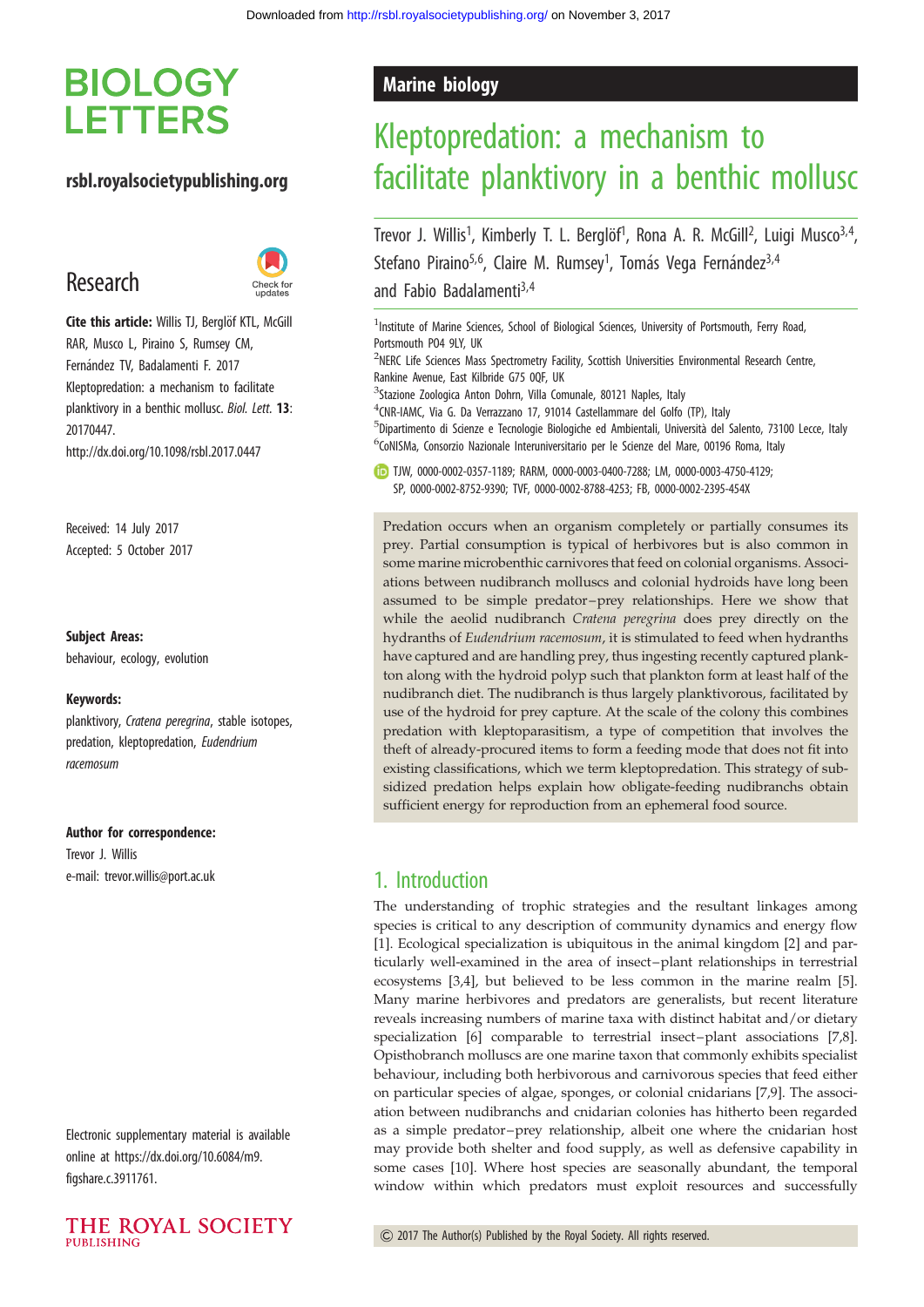2

<span id="page-1-0"></span>reproduce is limited. Local extirpation of ephemeral hosts, which nudibranchs are capable of doing in part or entirely [\[7,9](#page-3-0),[11,12\]](#page-3-0), may risk the local reproductive capacity of the predator. Abundances of hosts such as the Mediterranean hydrozoan Eudendrium racemosum vary seasonally [\[11](#page-3-0),[13](#page-3-0)–[15\]](#page-3-0) and are exploited by summer increases in the density of the aeolid nudibranchs, such as Flabellina affinis and Cratena peregrina [[11\]](#page-3-0). Here, we investigate the feeding ecology of C. peregrina to establish mechanisms by which the nudibranch balances energy intake with preservation of its habitat.

## 2. Methods

#### (a) Sample collection and preparation

Nudibranchs, hydroids and plankton samples were collected from Scopello, northwestern Sicily, Italy  $(38.073^{\circ} \text{ N}, 12.823^{\circ} \text{ E})$ for all analyses. Individual C. peregrina and colonies of E. racemosum were hand collected as required by scuba diving or snorkelling at 2-5 m depth. Nudibranchs and hydroid colonies were transported to the laboratory and maintained in 60 l aquaria for behavioural experiments.

#### (b) Behavioural assays

The behavioural response of C. peregrina to feeding stimuli was tested using a simple choice experiment, where the nudibranch was presented with starved hydroid colonies, hydroids that were fed with Artemia salina nauplii, nauplii alone, or a blank control. Nudibranch attack rates on fed or unfed polyps and prey handling times were measured using behavioural assays of 10 min duration (see electronic supplementary material for details).

#### (c) Stable isotope analysis

Stable isotopes of C and N were analysed for C. peregrina, E. racemosum, two size classes of plankton and suspended particulate organic material, and the relative importance of potential dietary sources for C. peregrina assessed using a series of stable isotope mixing models (see electronic supplementary material for details).

### 3. Results

In the simple choice experiment, a null response from random movement would result in expected frequencies of five for each of the possible outcomes. Nudibranchs moved to the fed hydroids in 14 of the 25 trials (electronic supplementary material, figure S1), which differed significantly from random ( $\chi^2$  = 22.0,  $p$  < 0.01). To determine if this response was a stimulatory cue that manifested as increased feeding rate, we measured the rate of consumption by C. peregrina of E. racemosum hydranths that were starved or fed, and under varying levels of nudibranch hunger. The time taken for consumption of a single hydranth when fed was approximately twice that taken to consume an empty hydranth, and this was consistent regardless of the hunger level of the nudibranch (figure 1a, [table 1](#page-2-0)a). We therefore excluded handling time from the attack rate calculations. Nudibranch attack rate on hydranths increased with the degree of nudibranch hunger, and they consistently consumed approximately double the number of fed hydranths compared to unfed hydranths (figure 1b, [table 1](#page-2-0)b).



Figure 1. Feeding rate responses of Cratena peregrina at varying rates of starvation on Eudendrium racemosum colonies that are either fed with brine shrimp (Artemia sp.) or not fed. (a) Mean time to consume a hydranth, (b) attack rate, taking into account variation in handling time. (Online version in colour.)

The mean value of isotopic enrichment of C. peregrina relative to *E. racemosum* was <1‰ for both  $\delta^{15}N$  and  $\delta^{13}C$ ([figure 2](#page-2-0)), indicating that the hydroid is not the sole prey of the nudibranch. A simple predator –prey relationship would result in predator  $\delta^{15}N$  values 2.5–3.5‰ higher than the prey [[16,17\]](#page-3-0). We hypothesize that this discrepancy comes about because the hydroid provides a relatively low percentage of the total prey ingested by volume. Similarly, although micro-zooplankton  $(64 - 200 \mu m)$  are of an appropriate size for consumption by E. racemosum [[18\]](#page-3-0), the difference in  $\delta^{15}N$  was only ca. 1.1‰ ([figure 2](#page-2-0)). This latter result is probably due to the non-selective nature of feeding in E. racemosum, which while considered to be primarily carnivorous [[11](#page-3-0),[19\]](#page-3-0) is known to be capable of ingesting and assimilating diatoms [[20\]](#page-3-0).

Posterior probabilities from Bayesian stable isotope mixing models estimated that small zooplankton contribute a greater or equivalent proportion of C. peregrina's diet than E. racemosum (electronic supplementary material, figure S2a–c). Only the model run specifying a low nitrogen trophic discrimination value of 1.9‰ resulted in micro-zooplankton forming a lower proportion of the diet, with a mean of 23% (electronic supplementary material, figure S2d).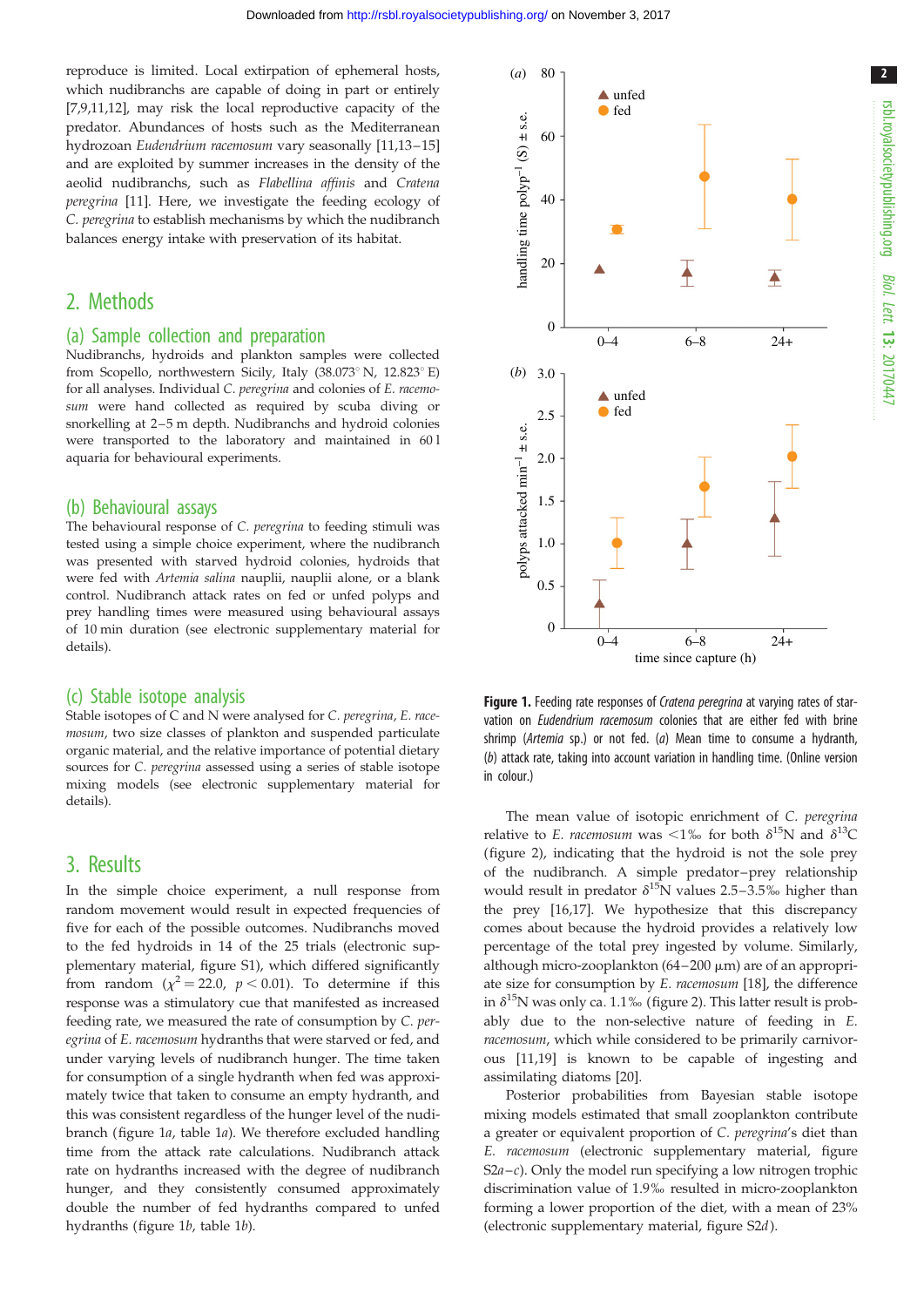3

<span id="page-2-0"></span>Table 1. (a) Analysis of variance testing the effects of whether hydroids were fed with brine shrimp, and hunger level (time since capture) of nudibranchs, on the time taken for Cratena peregrina to consume hydroid polyps (data plotted in [figure 1](#page-1-0)a); and (b) analysis of variance testing the effects of whether hydroids were fed with brine shrimp, and hunger level (time since capture) of nudibranchs, on the attack rate on hydroid polyps by Cratena peregrina (data plotted in [figure 1](#page-1-0)b).

| source            |       |        |      |  |
|-------------------|-------|--------|------|--|
|                   |       |        |      |  |
|                   |       | 7733 A |      |  |
|                   | 172.2 |        |      |  |
| time $\times$ fed |       |        | 0 20 |  |
|                   |       |        |      |  |
| tota              |       |        |      |  |
|                   |       |        |      |  |
|                   | 3.78  | 3.78   | 6.41 |  |
|                   | 5.31  | 2.65   |      |  |
| time $\times$ fed |       |        |      |  |
|                   | 14.15 |        |      |  |
|                   |       |        |      |  |



Figure 2. Biplot of the mean ( $\pm$  standard error) isotope values for Cratena peregrina and its putative prey. SPOM, suspended particulate organic material. (Online version in colour.)

### 4. Discussion

Our results indicate that the diet of the nudibranch C. pere*grina* is formed largely of small (less than  $200 \mu m$ ) plankton captured by its host hydroid. The stimulus of a fed hydroid colony resulted in elevated feeding rates in nudibranchs. This response might be adaptive if prey capture by hydroids is sporadic and the nudibranch seeks to profit energetically by consuming occupied polyps. It is unknown what cues stimulate the nudibranch's response to prey capture by hydranths. Species-specific substances released from different hydroids are known to be responsible for selective chemotactic behaviour of nudibranch molluscs [\[21](#page-3-0)]. While it is possible that olfactory cues play a part, in our preference experiment the nudibranchs distinguished between A. salina nauplii that were swimming freely and those captured by the hydroid. In the hydrozoan Halocordyle disticha, nematocyst discharge and polyp killing ability is reduced by heavy feeding upon

Artemia nauplii due to accumulation of discharged nematocyst venom constituents (polypeptides and enzymatic proteins) [[22\]](#page-3-0). These molecules may play a role in stimulating chemoreceptors in the nudibranch's rhinophores. Also, if the hydroid itself does not release olfactory stimulants, it is possible that the C. peregrina feeding response is activated by mechanical cues derived from captured Artemia nauplii.

The strong behavioural response of the nudibranch to fed hydroid colonies in the prey choice experiment suggests that nudibranchs will, by preference, consume hydranths that have captured and are handling prey. This supports the explanation that C. peregrina is an opportunistic predator that uses the hydroid as a means of obtaining prey from the water column, and ingestion of the hydranth provides just a fraction of the diet by volume.

A feeding hydranth, having just captured or engulfed fresh prey, would constitute a more rewarding prey type—in terms of increased energy content—for the nudibranch. Its 'selective' behaviour would represent an adaptive mechanism governing resource acquisition and consumption towards optimization of survival and reproductive success. If energy values for Tubularia polyps [[23](#page-3-0)] are an appropriate proxy for Mediterranean hydroids such as Eudendrium spp., consumption of feeding hydranths provides an important nutritional subsidy [[24](#page-3-0)], satiating the nudibranch with consumption of fewer hydranths and perhaps extending the life of the hydroid colony.

Our ability to understand food webs and produce useful predictive models of ecosystems in the face of environmental change is impeded by a lack of understanding of the nature and strength of trophic linkages [[25\]](#page-3-0). Food stealing from Eudendrium spp. by caprellids has been described as kleptocommensalism [[26\]](#page-3-0) because no damage is incurred by the hydroid, although this is a condition of kleptoparasitism [[27\]](#page-3-0). This previously unknown case of kleptopredation combines both kleptoparasitic competition and direct predation. This may be widespread among other invertebrate specialists, altering our understanding of the functional roles of suspension feeders [\[28](#page-3-0)], and cautions against over-simplistic interpretation of predator–prey interactions.